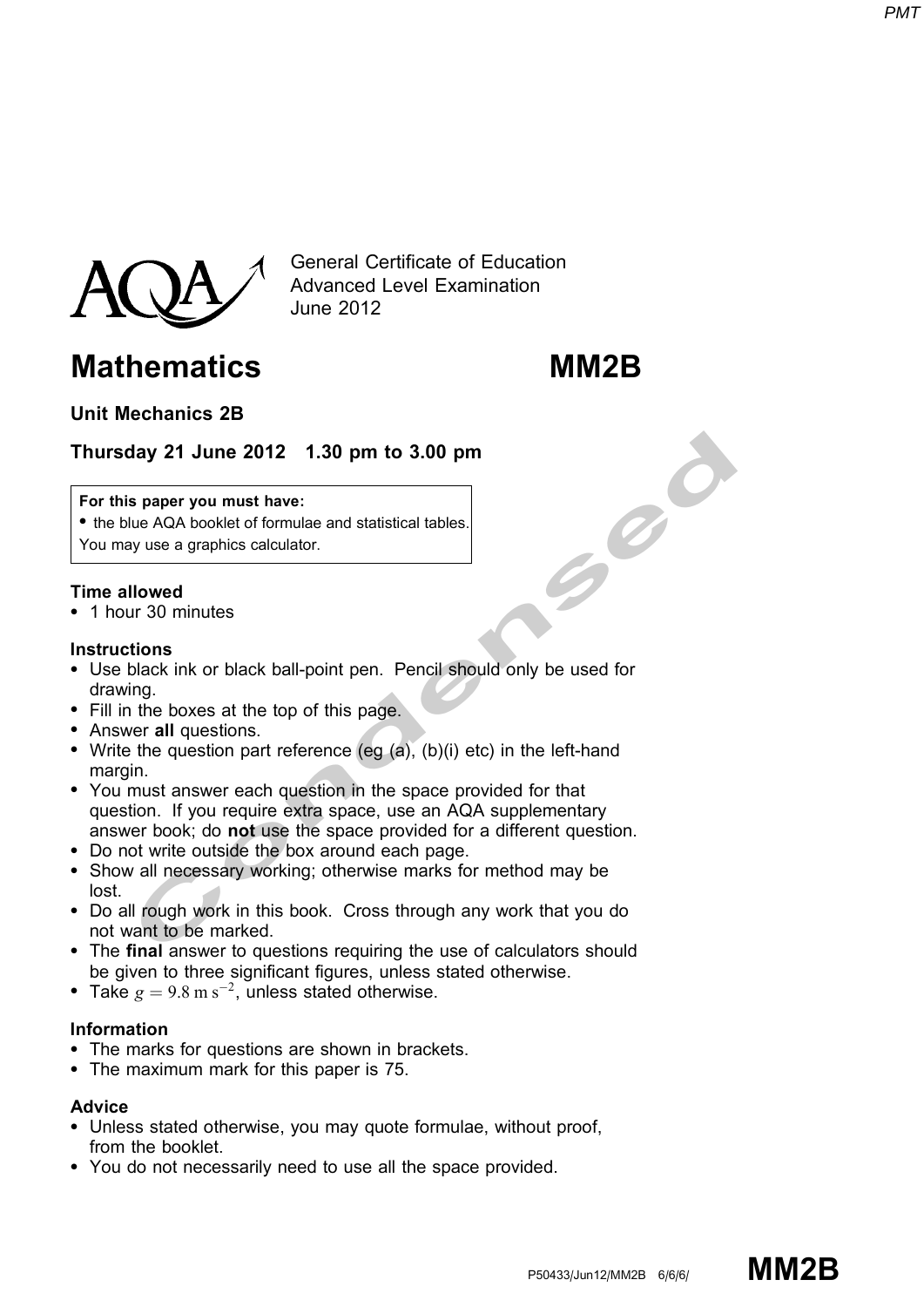1 Alan, of mass 76 kg, performed a ski jump. He took off at the point A at the end of the ski run with a speed of  $28 \text{ m s}^{-1}$  and landed at the point B.

> The level of the point B is 31 metres vertically below the level of the point A, as shown in the diagram.

Assume that his weight is the only force that acted on Alan during the jump.



| (a) | Calculate the kinetic energy of Alan when he was at the point A. | $(2 \text{ marks})$ |
|-----|------------------------------------------------------------------|---------------------|
|-----|------------------------------------------------------------------|---------------------|

| (b) | Calculate the potential energy lost by Alan during the jump as he moved from the |                     |
|-----|----------------------------------------------------------------------------------|---------------------|
|     | point A to the point B.                                                          | $(2 \text{ marks})$ |

(c) (i) Find the kinetic energy of Alan when he reached the point B. (2 marks)

(ii) Hence find the speed of Alan when he reached the point  $B$ . (2 marks)

**2** A particle moves in a straight line. At time t seconds, it has velocity  $v \text{ m s}^{-1}$ , where  $v = 6t^2 - 2e^{-4t} + 8$ 

and  $t \geqslant 0$ .

- (a) (i) Find an expression for the acceleration of the particle at time  $t$ . (2 marks)
	- (ii) Find the acceleration of the particle when  $t = 0.5$ . (2 marks)
- (b) The particle has mass  $4 \text{ kg}$ .

Find the magnitude of the force acting on the particle when  $t = 0.5$ . (1 mark)

(c) When  $t = 0$ , the particle is at the origin.

Find an expression for the displacement of the particle from the origin at time t. (4 marks)

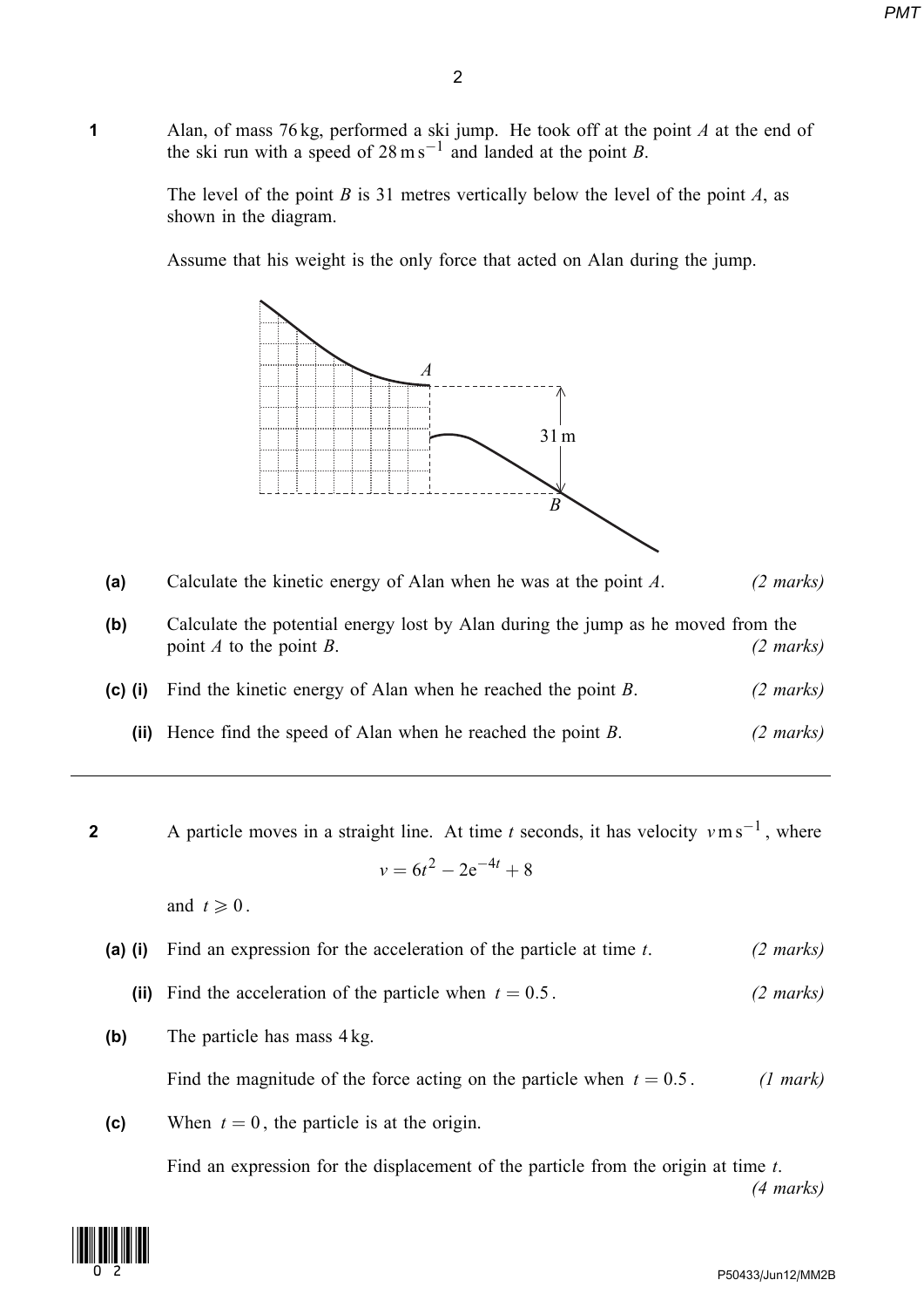3 A uniform rectangular lamina *ABCD*, of mass 1.6 kg, has side *AB* of length 12 cm and side BC of length 8 cm.

> To create a logo, a uniform circular lamina, of mass 0.4 kg, is attached. The centre of the circular lamina is at the point  $C$ , as shown in the diagram.





- (i) from the line  $AB$ ; (3 marks)
- (ii) from the line  $AD$ . (3 marks)
- (b) The logo is suspended in equilibrium, with  $AB$  horizontal, by two vertical strings. One string is attached at the point  $A$  and the other string is attached at the point  $B$ .

Find the tension in each of the two strings. (5 marks)

4 A particle moves on a horizontal plane, in which the unit vectors i and j are perpendicular.

At time t, the particle's position vector,  $\mathbf{r}$ , is given by

$$
\mathbf{r} = 4\cos 3t\mathbf{i} - 4\sin 3t\mathbf{j}
$$

(a) Prove that the particle is moving on a circle, which has its centre at the origin.

(2 marks)

- (b) Find an expression for the velocity of the particle at time  $t$ . (2 marks)
- (c) Find an expression for the acceleration of the particle at time  $t$ . (2 marks)



#### Turn over  $\blacktriangleright$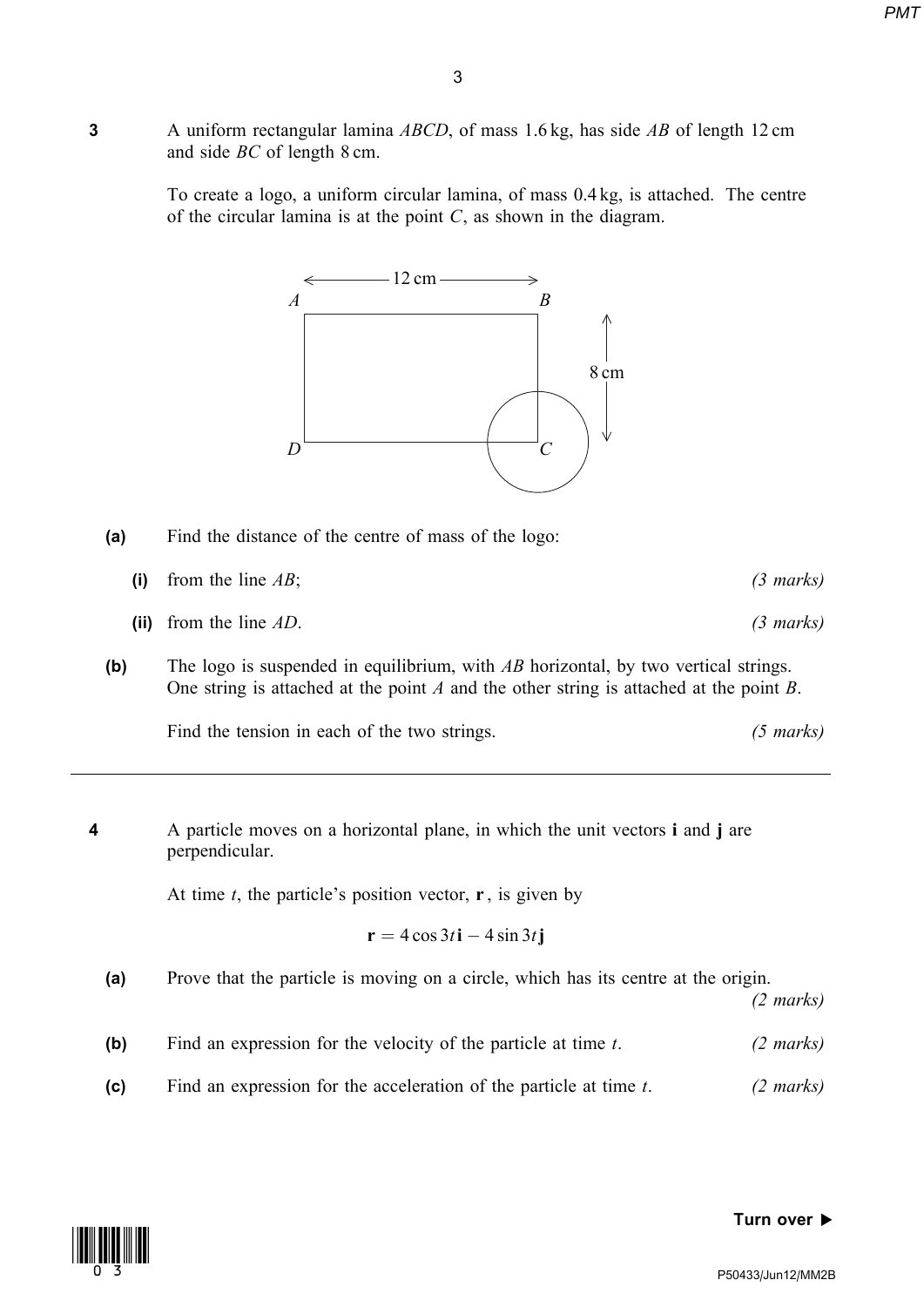(d) The acceleration of the particle can be written as

 $\mathbf{a} = k\mathbf{r}$ 

where  $k$  is a constant.

|     | Find the value of $k$ .                                  | $(2 \text{ marks})$ |
|-----|----------------------------------------------------------|---------------------|
| (e) | State the direction of the acceleration of the particle. | $(1 \text{ mark})$  |

5 Two particles, A and B, are connected by a light inextensible string which passes through a hole in a smooth horizontal table. The edges of the hole are also smooth. Particle A, of mass 1.4 kg, moves, on the table, with constant speed in a circle of radius  $0.3$  m around the hole. Particle  $B$ , of mass  $2.1$  kg, hangs in equilibrium under the table, as shown in the diagram.



(a) Find the angular speed of particle  $A$ . (4 marks)

(b) Find the speed of particle  $A$ . (2 marks)

(c) Find the time taken for particle  $A$  to complete one full circle around the hole.

(2 marks)

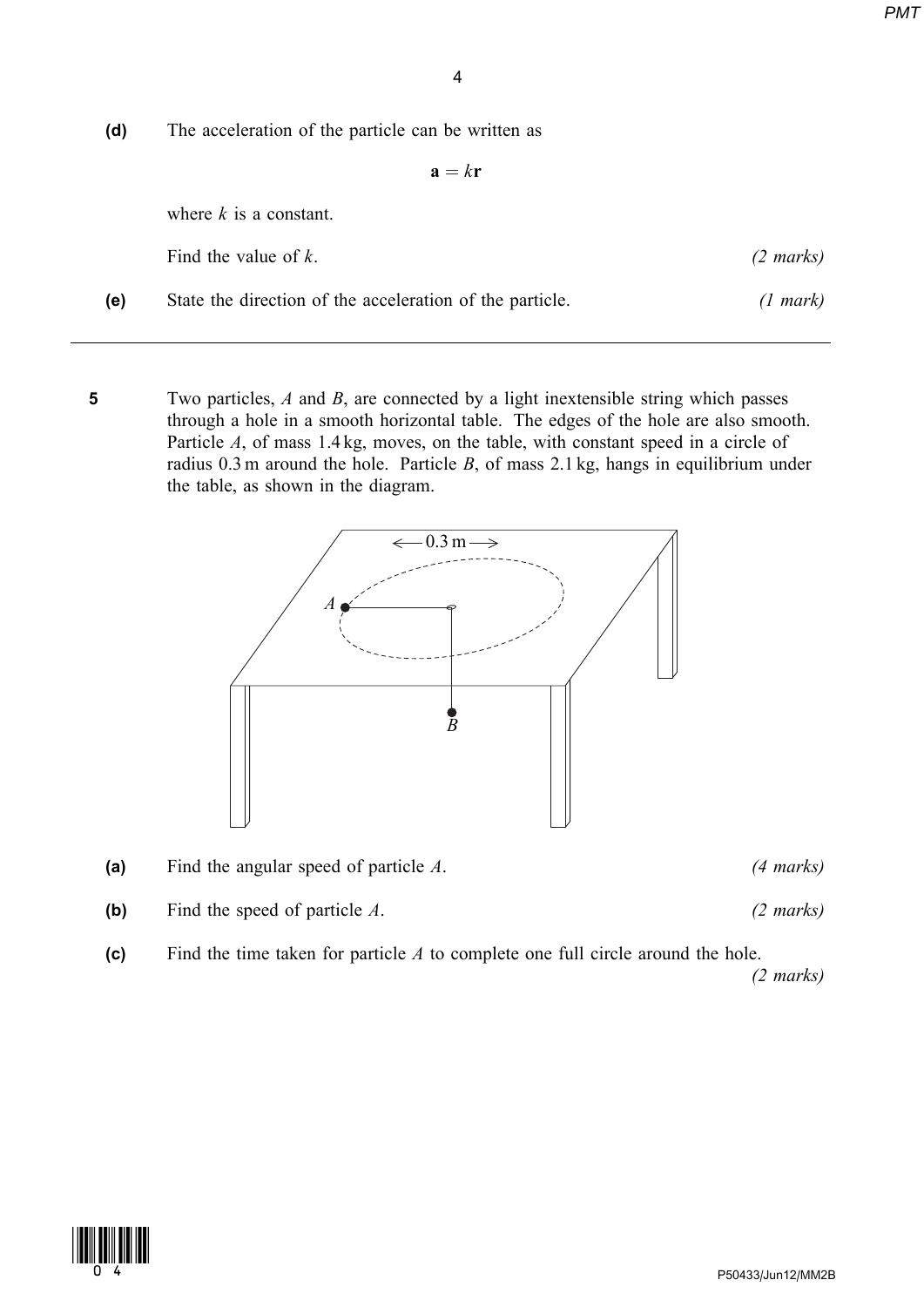6 Simon, a small child of mass 22 kg, is on a swing. He is swinging freely through an angle of  $18^{\circ}$  on both sides of the vertical. Model Simon as a particle, P, of mass 22 kg, attached to a fixed point,  $Q$ , by a light inextensible rope of length 2.4 m.



| (a) | Find Simon's maximum speed as he swings.                           | $(4 \text{ marks})$ |
|-----|--------------------------------------------------------------------|---------------------|
| (b) | Calculate the tension in the rope when Simon's speed is a maximum. | $(3 \text{ marks})$ |

7 A stone, of mass 5 kg, is projected vertically downwards, in a viscous liquid, with an initial speed of  $7 \text{ m s}^{-1}$ .

> At time t seconds after it is projected, the stone has speed  $v \text{ m s}^{-1}$  and it experiences a resistance force of magnitude 9.8v newtons.

(a) When  $t \geq 0$ , show that

$$
\frac{dv}{dt} = -1.96(v - 5)
$$
 (2 marks)

(b) Find v in terms of t.  $(5 \text{ marks})$ 



#### Turn over  $\blacktriangleright$